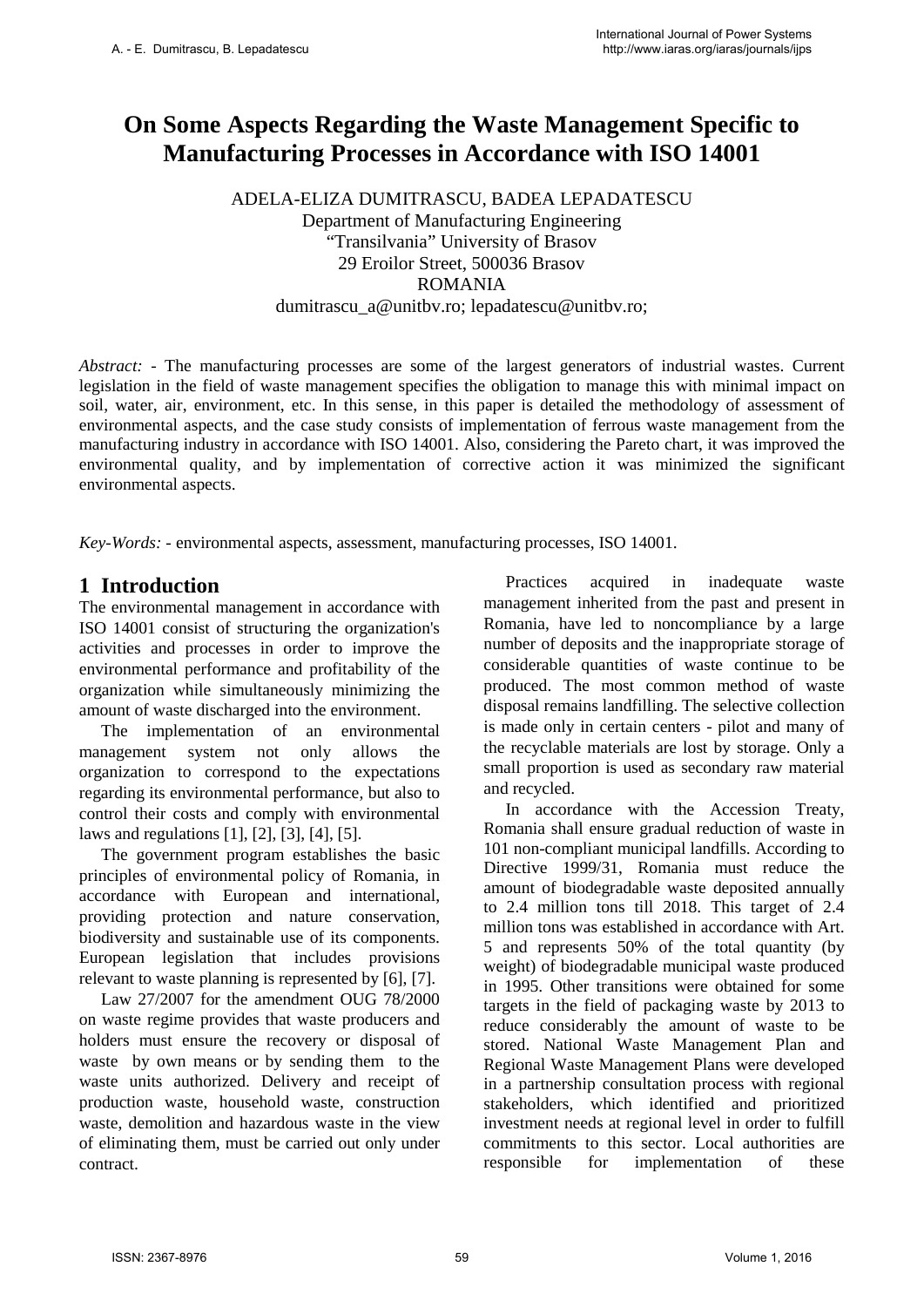commitments in accordance with national strategy for public services [6], [7].

## **2 The Environmental Initial Analysis**

An organization that has not implemented an environmental management system must achieve an initial environmental analysis aims to:

- Identify environmental issues;
- Identification of applicable regulations;

• Examination of current practices including those relating to procurement and subcontracting;

• Assessment of emergency situations and environmental accidents in the past.

How the organization interacts with the environment, respectively elements of processes / services or its products that may interact with the environment are called environmental aspects. Often these environmental issues can be identified in normal (N), abnormal (A) or emergency (SU) situations.

The process of identification of environmental aspects is made by analyzing processes / services, phases, operations, activity areas, taking into account normal operating conditions, the on / off and emergency situations possible.

It is a continuous process and society update this data annually and at every change that appears in its activities or services.

# **3 The Methodology of Environmental Aspects Assessment**

The factors that influence the environmental aspects and environmental impacts are shown in the following figure.

Criteria for assessing the significance of environmental impacts involve defining criteria for evaluating the importance of environmental aspects of its activities, products and services, to determine which have a significant environmental impact.

The assessment method of environmental aspects consists of analyzing of identified environmental aspects by assessing their impact on the environment, using the following criteria [8], [9]. An example of matrix of environmental aspects assessment is presented in Table 1.



Fig. 1 Environmental aspects and impacts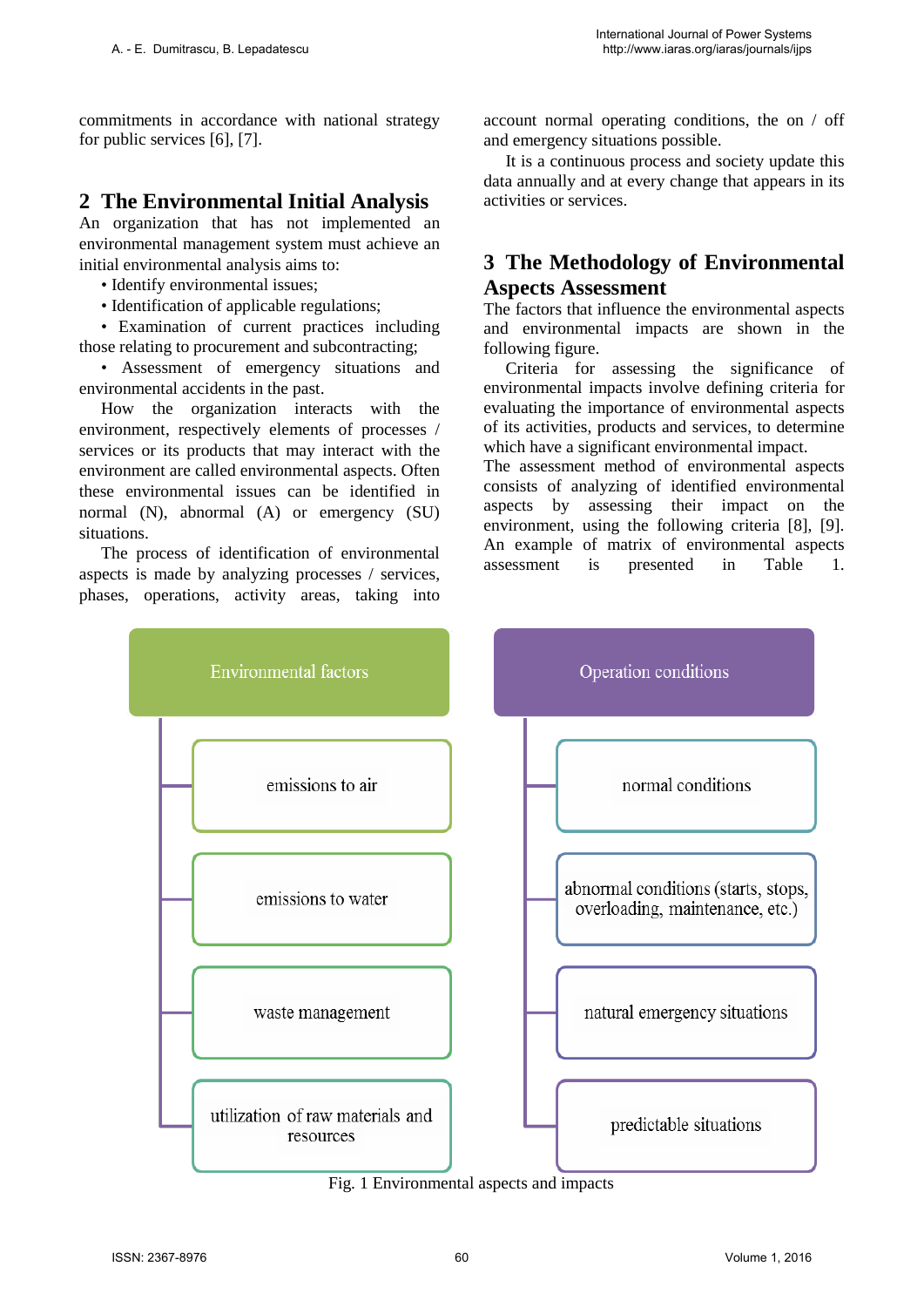| Criteria         | Coefficient | 10 point              | 5 point                  | 1 point                   |
|------------------|-------------|-----------------------|--------------------------|---------------------------|
| Regulation $(R)$ | 5           | There are not met the | Conformity.<br>Monitored | Conformity.<br><b>Not</b> |
|                  |             | legal requirements /  | indicators do not exceed | legal<br>covered<br>by    |
|                  |             | regulations           | the maximum limits.      | provisions.               |
| Impact $(G)$     | 4           | Risk to human and     | Risk for environment     | There is no risk to the   |
|                  |             | environment           |                          | environment               |
| Quantity $(C)$   | 3           | Significant level     | Medium level             | Low level                 |
| Likelihood (F)   | 2           | Daily                 | Average                  | Occasional                |
| Public opinion   |             | Complaints<br>and     | Sporadic complaints and  | There<br>are<br>no        |
| (V)              |             | systematic criticism  | criticisms               | complaints<br>or          |
|                  |             |                       |                          | criticisms                |

#### Table 1. Matrix assessment of environmental aspects

To determine what impact is significantly must be set criteria for the application of its organization:

- Framing with requirements of legal regulations: the exceeding permissible limit of contaminant; non-compliance with requirements for waste management; compliance measures for authorization, court decision;
- The severity, frequency, impact;
- Attitude of stakeholders (environmental bodies, neighbors, customers, etc.).

An environmental aspect is deemed to have a significant impact on the environment when the score calculated by the formula:

 $P = F \cdot 2 + G \cdot 4 + C \cdot 4 + R \cdot 5 + V \cdot 2$ , if  $P > 26 \rightarrow AMS$ . (1) Examples of environmental issues:

- general waste;
- aerosols;
- welding fumes;
- waste paint / solvents;
- pollutants for emissions car;
- emission spray painting;
- car wash wastewater:
- use compressed air:
- electricity;
- natural gases;
- storage tanks.

# **3 The Case Study**

Determination of waste in Romania was done in the past only on technical standard 350/96 SR 13, which perform a very general classification in waste group. First takeover of CED in Romania was conducted in 1999 by issuing GD 155/1999, published March 23, 1999 in the Official Gazette no. 118. This was recently repealed by GD 856/2002 on waste management records and approving the list of wastes, including hazardous wastes.

In this sense, the case study consists of implementation of ferrous waste management from the manufacturing industry in accordance with ISO 14001.

The organization proposes that the effects of its activities on the environment are within the law limits and / or existing regulations and to act for their continuous reducing to identify all environmental issues that can be present, previous, real or potential, positive or negative.

According to industry sources where ferrous material is formed, it can be established the following classification:

• recycled ferrous materials coming from steel industry;

• recycled ferrous materials coming from industrial activity;

• recycled ferrous materials coming from cassations of fixed assets.

During the manufacturing processes with metalworking cutting tools, avoid overheating of machine tools and throwing hot chips on combustible materials

The machining of metals and alloys containing magnesium, aluminum, titanium etc. whose dust is pyrophoric, will be executed carefully, taking into account the chips and metal powders which can ignite, thus causing fires and explosions. Waste resulting from the machining processing will be collected in closed containers and will be destroyed by burning in special places.

Cotton rags, tow and generally fabrics that were used to clean parts and being soaked with oil, present self-ignition hazard, will be collected in cans and discharged after work in special places for it.

It is prohibit degreasing, cleaning or washing parts prepared for brazing which must be done only with non-flammable solution. Hammer for soldering used in workshops, when are heated, must be kept on incombustible supports. It also prohibits the use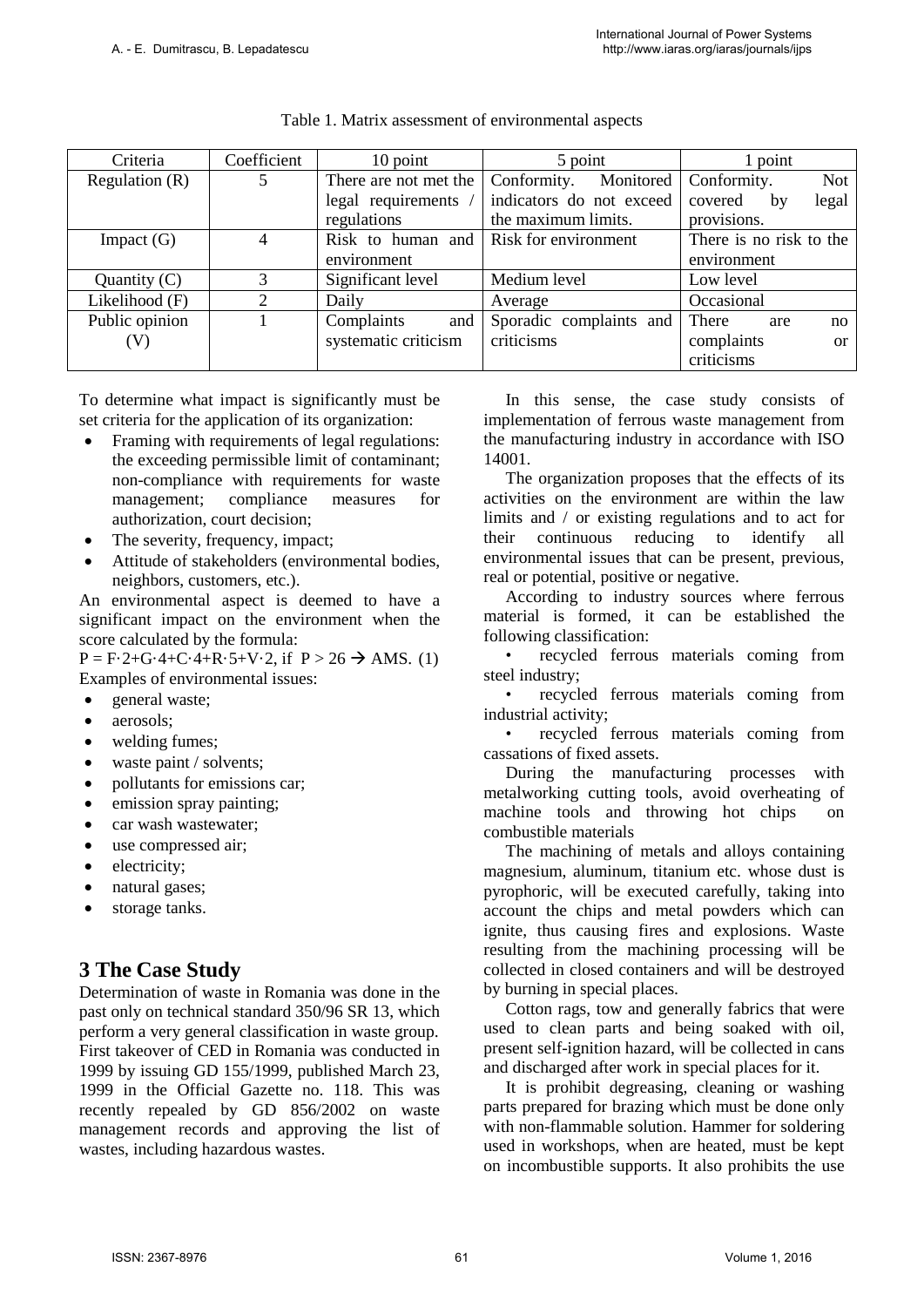or leaving the soldering hammer near combustible material.

Machine operation is allowed only specially trained workers; at the end of the shift, the installation will be compulsory stopped from the main switch.

Environmental factors affected by various types of waste are:

a) air, that constitutes a waste carrier vector in the form of particles in all other environmental factors;

b) water as a factor in itself and as a vehicle for spreading in soil, and all the environment;

c) soil, vector of direct action on groundwater and through its on wildlife and human;

d) flora, affected by air, precipitation, soil and water;

e) wildlife affected by air, water, soil and flora;

f) industrial and civil constructions subject to corrosion and degradation exacerbated by pollution; g) human, element that supports the impact of waste through other environmental factors, having a double posture: the original source and final receiver.

Waste impact on the human is manifested through effects at all four levels:

a) physiological (pollutants actions that produce from sensory effect until pathological changes);

b) mentally (direct action on the nervous system and behavior changes or indirectly, by creating conditions of stress);

c) moral (alterations of concepts and values due to the breaking of contact with nature);

d) social (changes in the quality and quantity of food, in the economy and in social development in terms of the number and composition of the groups, changes generated by conflicting states).

The main sources of pollution are:

- Improperly stored waste;
- Accidental loss oil from vehicles and equipment;
- Storage of substances in an uncontrolled manner in different areas;
- Noise levels do not fall within the allowable limits.

The distribution of environmental aspects based on AMS score it is represented in figure 2.

Based on the AMS score, it was plotted the Pareto diagram (figure 3.) and considering the main significant environmental aspects, they were implemented the corrective actions.

### **4 Conclusions**

The objectives of implementation of ferrous waste management from the manufacturing industry are:

- Protect the environment and increase the quality of life;
- Waste collection management;
- Minimization of waste:
- Recovery of waste:
- Reduce the effect of waste on human health;
- Saving of natural resources by maximum reusing of recoverable components..



Fig. 2 The environmental aspects assessment